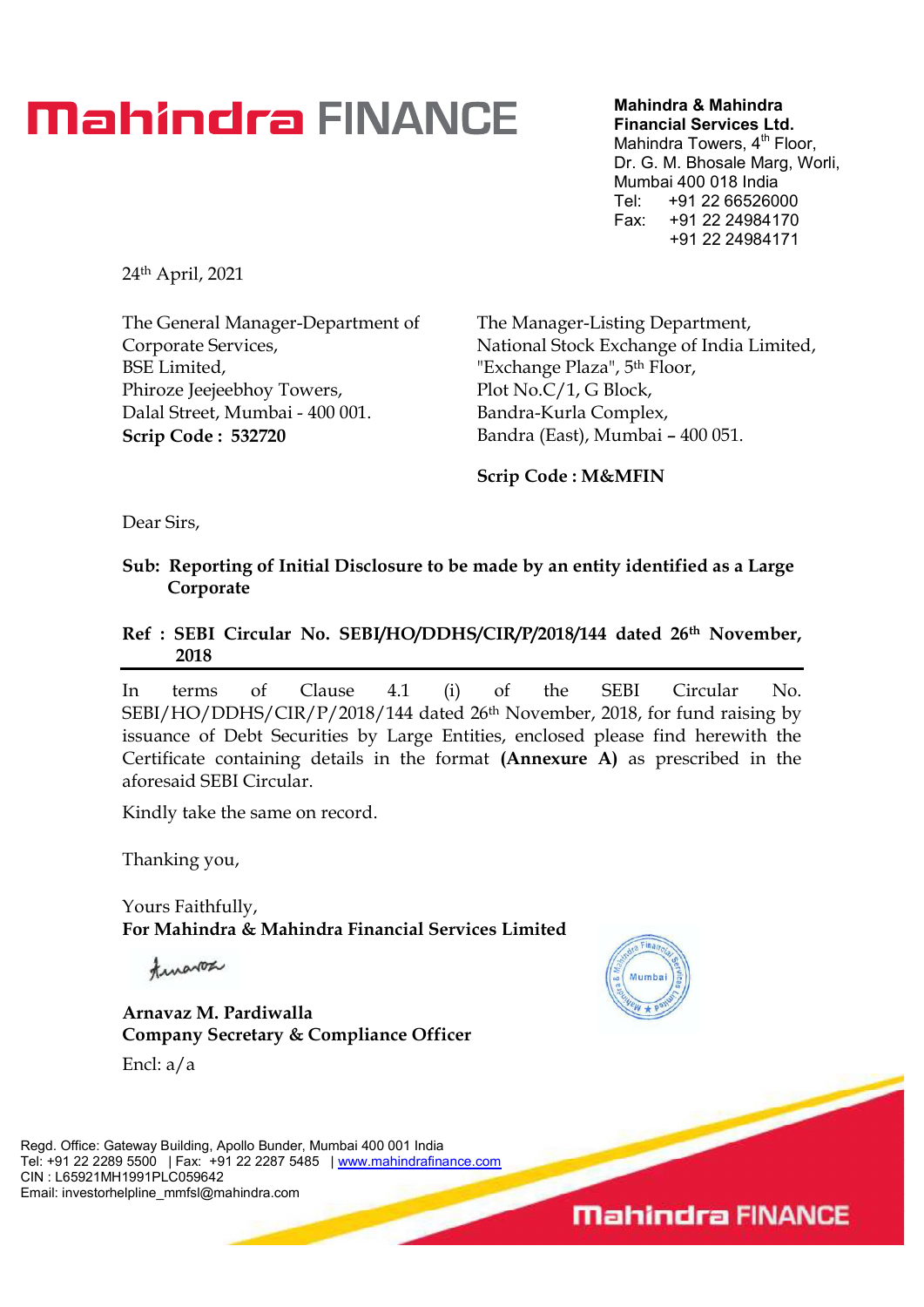# Mahindra & Mahindra<br>
Mahindra & Mahindra & Mahindra<br>
Mahindra Towers, 4<sup>th</sup> F<br>
Dr. G. M. Bhosale Marg<br>
Mumbai 400 018 India<br>
Tel: +91 22 6652600

Financial Services Ltd. Mahindra Towers, 4<sup>th</sup> Floor, Dr. G. M. Bhosale Marg, Worli, Mumbai 400 018 India +91 22 66526000 Fax: +91 22 24984170 +91 22 24984171

#### Annexure A

| Sr.<br>No.     | Particulars                                                                                                                                  | <b>Details</b>                                                                                                                                                                                                            |
|----------------|----------------------------------------------------------------------------------------------------------------------------------------------|---------------------------------------------------------------------------------------------------------------------------------------------------------------------------------------------------------------------------|
| $\mathbf{1}$   | Name of the Company                                                                                                                          | Mahindra<br>$\&$<br>Mahindra<br>Financial<br>Services Limited                                                                                                                                                             |
| $\overline{2}$ | <b>CIN</b>                                                                                                                                   | L65921MH1991PLC059642                                                                                                                                                                                                     |
| 3              | Outstanding borrowing of the<br>Company as on 31 <sup>st</sup> March, 2021<br>(in Rs. crore)                                                 | Rs. 41,571.97 crores*                                                                                                                                                                                                     |
| $\overline{4}$ | Highest Credit Rating during the<br>previous Financial Year along<br>with name of the Credit Rating<br>Agency                                | <b>Long Term/Subordinated Debt</b><br>• IND AAA / Stable by India Ratings<br>& Research Private Limited<br>CARE AAA / Stable by CARE<br>Ratings Limited<br>BWR AAA / Stable by Brickwork<br>Ratings India Private Limited |
| 5              | Name of Stock Exchange in which<br>the fine shall be paid, in case of<br>the<br>shortfall<br>in<br>required<br>borrowing under the framework | <b>BSE</b> Limited                                                                                                                                                                                                        |

#### Initial Disclosure by Mahindra & Mahindra Financial Services Limited

#### \*Notes:

- (i) Figure(s) pertain to long-term borrowing basis original maturity of more than one year (excludes External Commercial Borrowings, inter-corporate borrowings between parent & subsidiaries and securitization portfolio outstanding).
- (ii) Figure(s) are taken on the basis of cash flows/principal maturity value, excluding accrued interest, if any.



Regd. Office: Gateway Building, Apollo Bunder, Mumbai 400 001 India Tel: +91 22 2289 5500 | Fax: +91 22 2287 5485 | www.mahindrafinance.com CIN : L65921MH1991PLC059642 Email: investorhelpline\_mmfsl@mahindra.com

### **Mahindra FINANCE**